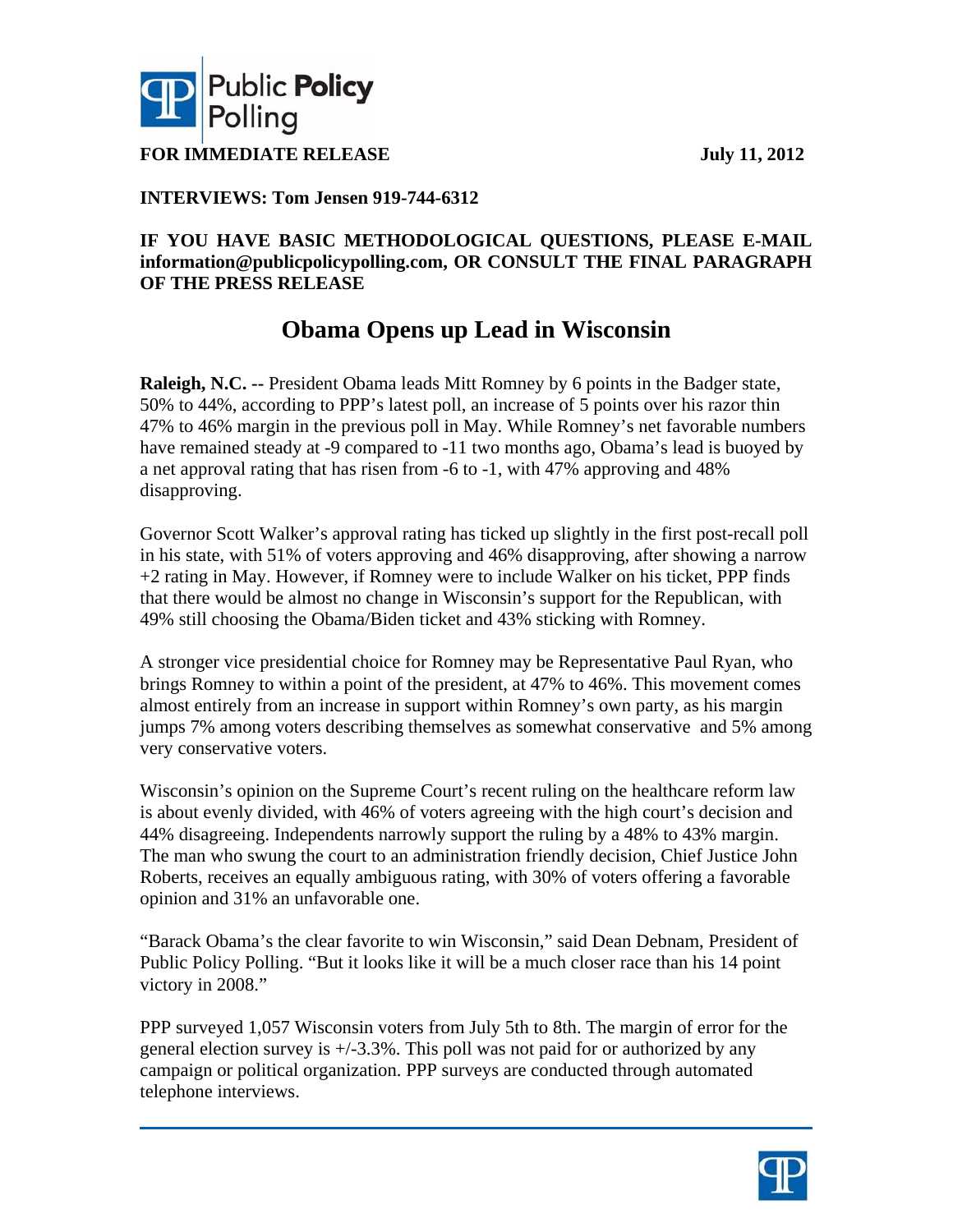

# **Wisconsin Survey Results**

| Q1             | Do you approve or disapprove of President<br>Barack Obama's job performance?                                                                                                                                                           |    |
|----------------|----------------------------------------------------------------------------------------------------------------------------------------------------------------------------------------------------------------------------------------|----|
|                |                                                                                                                                                                                                                                        |    |
|                |                                                                                                                                                                                                                                        |    |
|                |                                                                                                                                                                                                                                        | 5% |
| Q <sub>2</sub> | Do you have a favorable or unfavorable opinion<br>of Mitt Romney?                                                                                                                                                                      |    |
|                |                                                                                                                                                                                                                                        |    |
|                |                                                                                                                                                                                                                                        |    |
|                |                                                                                                                                                                                                                                        |    |
| Q3             | If the candidates for President this year were<br>Democrat Barack Obama and Republican Mitt<br>Romney, who would you vote for?                                                                                                         |    |
|                |                                                                                                                                                                                                                                        |    |
|                |                                                                                                                                                                                                                                        |    |
|                |                                                                                                                                                                                                                                        |    |
| Q4             | Do you approve or disapprove of Governor<br>Scott Walker's job performance?                                                                                                                                                            |    |
|                | Approve51% Not sure                                                                                                                                                                                                                    | 3% |
|                | Disapprove46%                                                                                                                                                                                                                          |    |
| Q5             | If the Democratic ticket this fall was Barack<br>Obama for President and Joe Biden for Vice<br>President, and the Republican ticket was Mitt<br>Romney for President and Scott Walker for<br>Vice President, which would you vote for? |    |
|                |                                                                                                                                                                                                                                        |    |
|                |                                                                                                                                                                                                                                        |    |
|                |                                                                                                                                                                                                                                        |    |
| Q6             | Do you have a favorable or unfavorable opinion<br>of Paul Ryan?                                                                                                                                                                        |    |
|                |                                                                                                                                                                                                                                        |    |
|                |                                                                                                                                                                                                                                        |    |
|                |                                                                                                                                                                                                                                        |    |
|                |                                                                                                                                                                                                                                        |    |

| Q7 | If the Democratic ticket this fall was Barack<br>Obama for President and Joe Biden for Vice<br>President, and the Republican ticket was Mitt<br>Romney for President and Paul Ryan for Vice<br>President, which would you vote for? |  |
|----|-------------------------------------------------------------------------------------------------------------------------------------------------------------------------------------------------------------------------------------|--|
|    |                                                                                                                                                                                                                                     |  |
|    |                                                                                                                                                                                                                                     |  |
|    |                                                                                                                                                                                                                                     |  |
| Q8 | Do you have a favorable or unfavorable opinion<br>of Supreme Court Chief Justice John Roberts?                                                                                                                                      |  |
|    |                                                                                                                                                                                                                                     |  |
|    |                                                                                                                                                                                                                                     |  |
|    |                                                                                                                                                                                                                                     |  |
| Q9 | Do you agree or disagree with the Supreme<br>Court's ruling on the health care reform bill?                                                                                                                                         |  |
|    |                                                                                                                                                                                                                                     |  |
|    |                                                                                                                                                                                                                                     |  |
|    |                                                                                                                                                                                                                                     |  |
|    | Q10 Do you support or oppose the new immigration<br>policy Barack Obama announced two weeks<br>ago?                                                                                                                                 |  |
|    |                                                                                                                                                                                                                                     |  |
|    |                                                                                                                                                                                                                                     |  |
|    |                                                                                                                                                                                                                                     |  |
|    | Q11 Who did you vote for President in 2008?                                                                                                                                                                                         |  |
|    |                                                                                                                                                                                                                                     |  |
|    |                                                                                                                                                                                                                                     |  |
|    | Someone else/Don't remember  8%                                                                                                                                                                                                     |  |

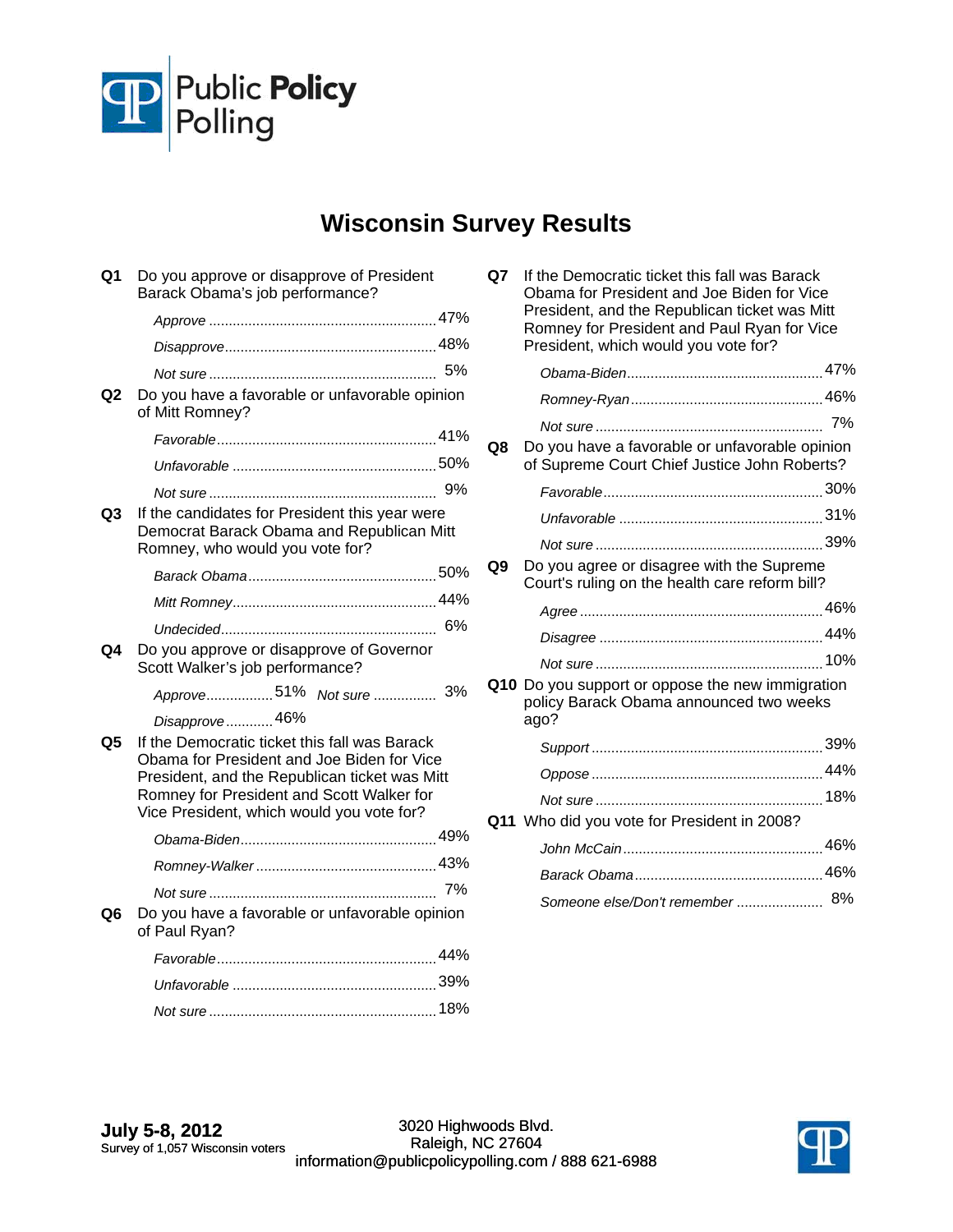

| Q12 Would you describe yourself as very liberal,<br>somewhat liberal, moderate, somewhat<br>conservative, or very conservative? |     |  |  |  |  |
|---------------------------------------------------------------------------------------------------------------------------------|-----|--|--|--|--|
|                                                                                                                                 |     |  |  |  |  |
|                                                                                                                                 |     |  |  |  |  |
|                                                                                                                                 |     |  |  |  |  |
|                                                                                                                                 |     |  |  |  |  |
|                                                                                                                                 |     |  |  |  |  |
| Q13 If you are a woman, press 1. If a man, press 2.                                                                             |     |  |  |  |  |
|                                                                                                                                 |     |  |  |  |  |
|                                                                                                                                 | 49% |  |  |  |  |

**Q14** If you are a Democrat, press 1. If a Republican, press 2. If you are an independent or identify with another party, press 3.

| Q15 If you are white, press 1. If other, press 2.                                                                                |  |
|----------------------------------------------------------------------------------------------------------------------------------|--|
|                                                                                                                                  |  |
|                                                                                                                                  |  |
| Q16 If you are 18 to 29 years old, press 1. If 30 to<br>45, press 2. If 46 to 65, press 3. If you are<br>older than 65, press 4. |  |
|                                                                                                                                  |  |
|                                                                                                                                  |  |
|                                                                                                                                  |  |
|                                                                                                                                  |  |
|                                                                                                                                  |  |

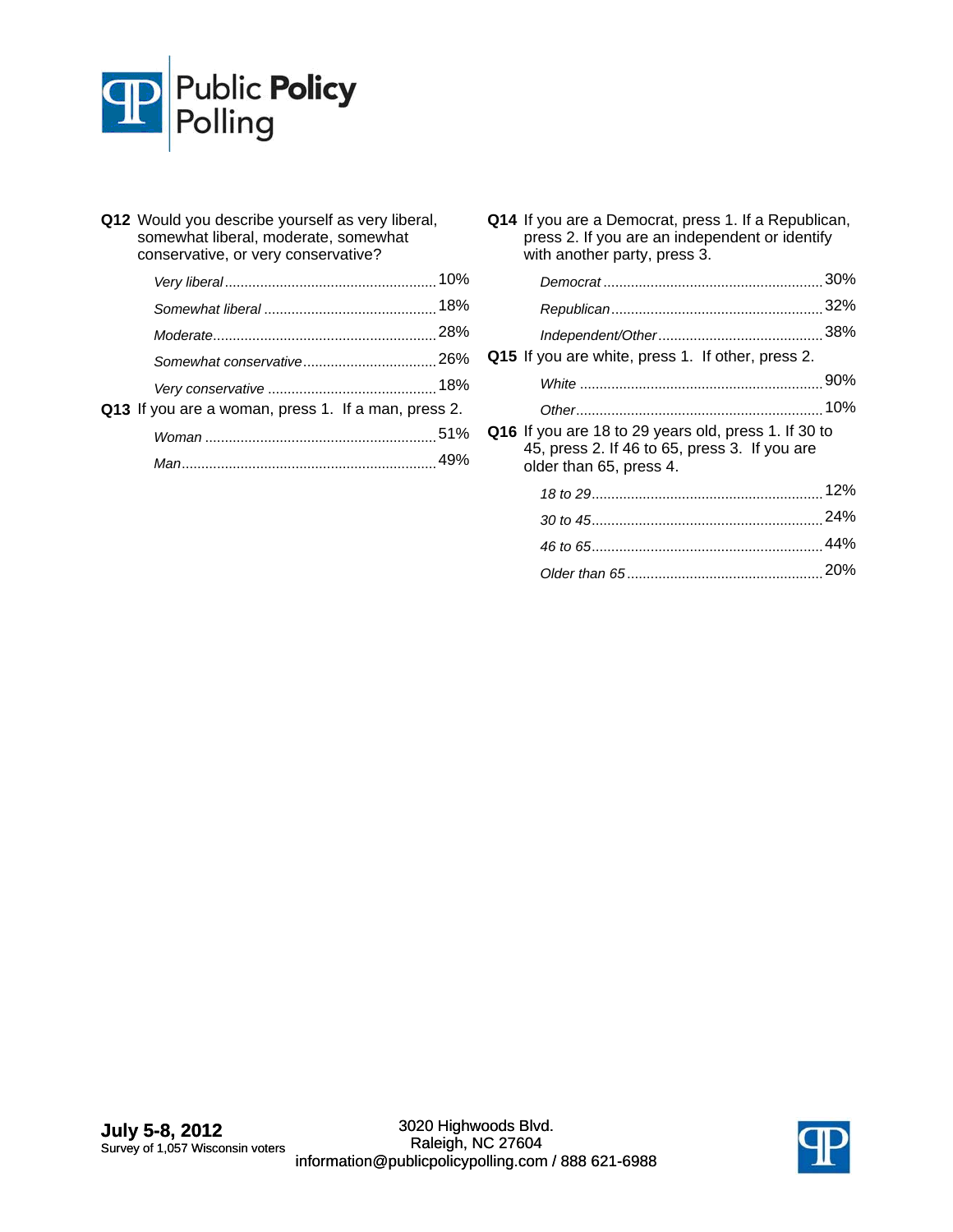

|                       |      | <b>2008 Vote</b> |     |                                            |
|-----------------------|------|------------------|-----|--------------------------------------------|
|                       | Base | McCain Obama     |     | John Barack Someone else/Don't<br>remember |
| <b>Obama Approval</b> |      |                  |     |                                            |
| Approve               | 47%  | 11%              | 85% | 39%                                        |
| Disapprove            | 48%  | 87%              | 11% | 35%                                        |
| Not sure              | 5%   | 2%               | 4%  | 25%                                        |

|                            |      |              | <b>2008 Vote</b> |                                            |  |
|----------------------------|------|--------------|------------------|--------------------------------------------|--|
|                            | Base | McCain Obama |                  | John Barack Someone else/Don't<br>remember |  |
| <b>Romney Favorability</b> |      |              |                  |                                            |  |
| Favorable 41%              |      | 77%          | 9%               | 27%                                        |  |
| Unfavorable                | 50%  | 14%          | 85%              | 51%                                        |  |
| Not sure                   | 9%   | 9%           | 6%               | 22%                                        |  |

|                    |      | <b>2008 Vote</b> |     |                                            |
|--------------------|------|------------------|-----|--------------------------------------------|
|                    | Base | McCain Obama     |     | John Barack Someone else/Don't<br>remember |
| Obama/Romney       |      |                  |     |                                            |
| Barack Obama 50%   |      | 12%              | 88% | 43%                                        |
| <b>Mitt Romney</b> | 44%  | 83%              | 9%  | 29%                                        |
| <b>Undecided</b>   | 6%   | 5%               | 3%  | 28%                                        |

|                        |             |              | <b>2008 Vote</b> |                                            |  |  |
|------------------------|-------------|--------------|------------------|--------------------------------------------|--|--|
|                        | <b>Base</b> | McCain Obama |                  | John Barack Someone else/Don't<br>remember |  |  |
| <b>Walker Approval</b> |             |              |                  |                                            |  |  |
| Approve 51%            |             | 88%          | 16%              | 44%                                        |  |  |
| <b>Disapprove</b>      | 46%         | 10%          | 81%              | 49%                                        |  |  |
| Not sure               | 3%          | 2%           | 3%               | 7%                                         |  |  |

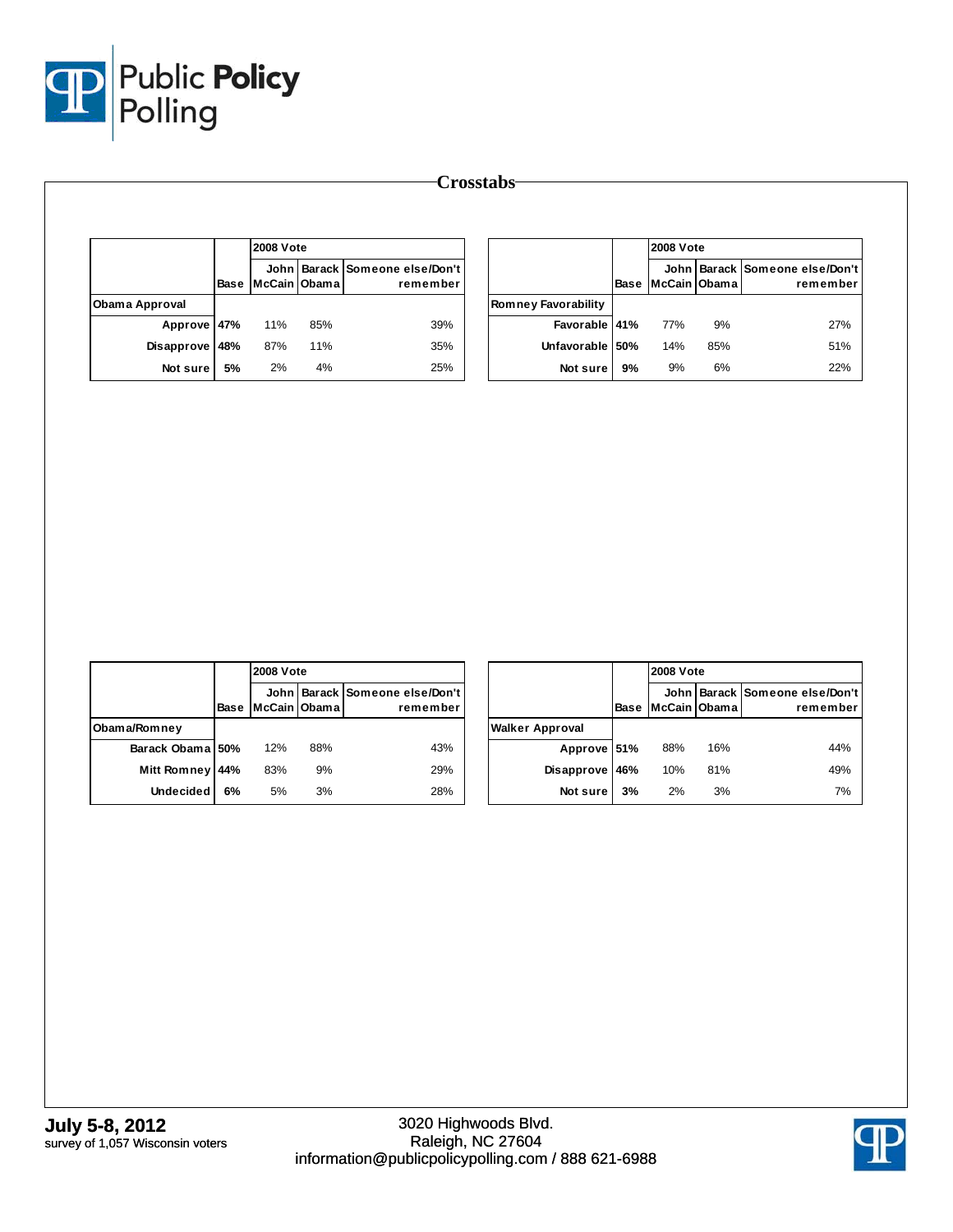

|                                   |      | 2008 Vote              |     |                                              |
|-----------------------------------|------|------------------------|-----|----------------------------------------------|
|                                   | Base | John<br>McCain   Obama |     | <b>Barack Someone else/Don't</b><br>remember |
| Obama-<br>Biden/Romney-<br>Walker |      |                        |     |                                              |
| Obama-Biden 49%                   |      | 12%                    | 87% | 43%                                          |
| Romney-Walker                     | 43%  | 80%                    | 10% | 27%                                          |
| Not sure                          | 7%   | 8%                     | 3%  | 30%                                          |

|                          |             | <b>2008 Vote</b> |     |                                            |
|--------------------------|-------------|------------------|-----|--------------------------------------------|
|                          | <b>Base</b> | McCain Obama     |     | John Barack Someone else/Don't<br>remember |
| <b>Ryan Favorability</b> |             |                  |     |                                            |
| Favorable 44%            |             | 76%              | 14% | 34%                                        |
| Unfavorable 39%          |             | 8%               | 71% | 28%                                        |
| Not sure 18%             |             | 16%              | 16% | 38%                                        |

|                             |             | <b>2008 Vote</b> |     |                                                |
|-----------------------------|-------------|------------------|-----|------------------------------------------------|
|                             | <b>Base</b> | McCain Obama     |     | John   Barack   Someone else/Don't<br>remember |
| Obama-<br>Biden/Romney-Ryan |             |                  |     |                                                |
| Obama-Biden 47%             |             | 9%               | 87% | 34%                                            |
| Romney-Ryan                 | 46%         | 85%              | 9%  | 33%                                            |
| Not sure                    | 7%          | 6%               | 4%  | 32%                                            |

|                             |             |              | <b>2008 Vote</b> |                                            |  |  |
|-----------------------------|-------------|--------------|------------------|--------------------------------------------|--|--|
|                             | <b>Base</b> | McCain Obama |                  | John Barack Someone else/Don't<br>remember |  |  |
| <b>Roberts Favorability</b> |             |              |                  |                                            |  |  |
| Favorable 30%               |             | 24%          | 40%              | 9%                                         |  |  |
| Unfavorable 31%             |             | 42%          | 21%              | 17%                                        |  |  |
| Not sure 39%                |             | 34%          | 38%              | 74%                                        |  |  |

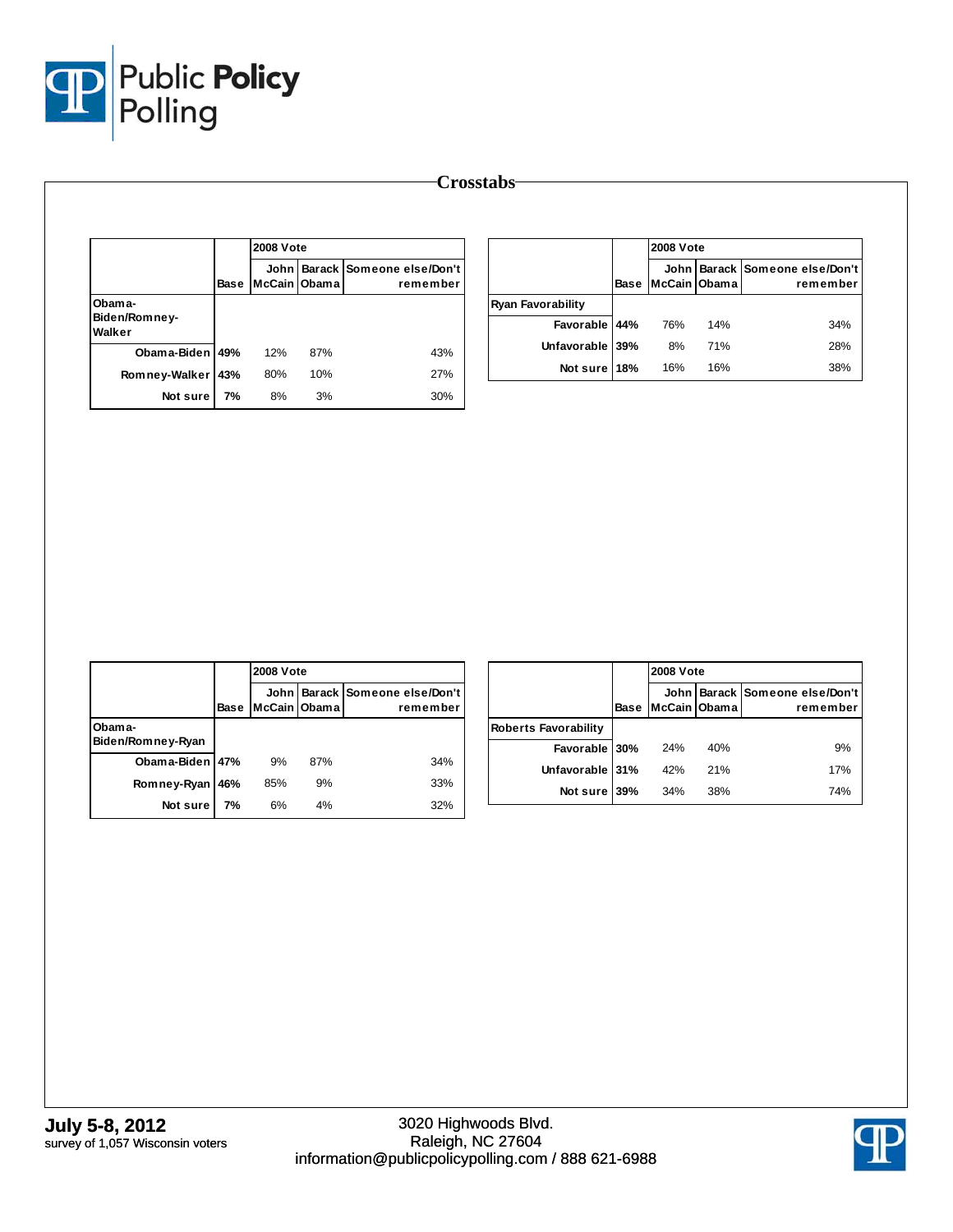

|                                           |      | <b>2008 Vote</b>            |     |                                       |
|-------------------------------------------|------|-----------------------------|-----|---------------------------------------|
|                                           | Base | <b>John</b><br>McCain Obama |     | Barack Someone else/Don't<br>remember |
| Agree/Disagree w/<br><b>SC HCR Ruling</b> |      |                             |     |                                       |
| Agree                                     | 46%  | 13%                         | 77% | 36%                                   |
| <b>Disagree</b>                           | 44%  | 81%                         | 12% | 38%                                   |
| Not sure 10%                              |      | 7%                          | 11% | 25%                                   |

|                                                      |      | <b>2008 Vote</b> |     |                                            |
|------------------------------------------------------|------|------------------|-----|--------------------------------------------|
|                                                      | Base | McCain   Obama   |     | John Barack Someone else/Don't<br>remember |
| Support/Oppose<br>Obama Immigration<br><b>Policy</b> |      |                  |     |                                            |
| Support 39%                                          |      | 11%              | 65% | 28%                                        |
| Oppose                                               | 44%  | 78%              | 14% | 34%                                        |
| Not sure                                             | 18%  | 11%              | 20% | 38%                                        |

|                |      | Ideology |               |     |                                                        |      |  |
|----------------|------|----------|---------------|-----|--------------------------------------------------------|------|--|
|                | Base | liberal  | Very Somewhat |     | Somewhat<br>liberal Moderate conservative conservative | Very |  |
| Obama Approval |      |          |               |     |                                                        |      |  |
| Approve 47%    |      | 86%      | 86%           | 65% | 19%                                                    | 3%   |  |
| Disapprove 48% |      | 12%      | 12%           | 28% | 76%                                                    | 92%  |  |
| Not sure       | 5%   | 2%       | 2%            | 8%  | 5%                                                     | 5%   |  |

|                     |      | Ideology |               |     |                                                        |      |
|---------------------|------|----------|---------------|-----|--------------------------------------------------------|------|
|                     | Base | liberal  | Very Somewhat |     | Somewhat<br>liberal Moderate conservative conservative | Verv |
| Romney Favorability |      |          |               |     |                                                        |      |
| Favorable 41%       |      | 17%      | 7%            | 22% | 67%                                                    | 80%  |
| Unfavorable 50%     |      | 81%      | 86%           | 66% | 25%                                                    | 10%  |
| Not sure            | 9%   | 3%       | 7%            | 12% | 7%                                                     | 11%  |

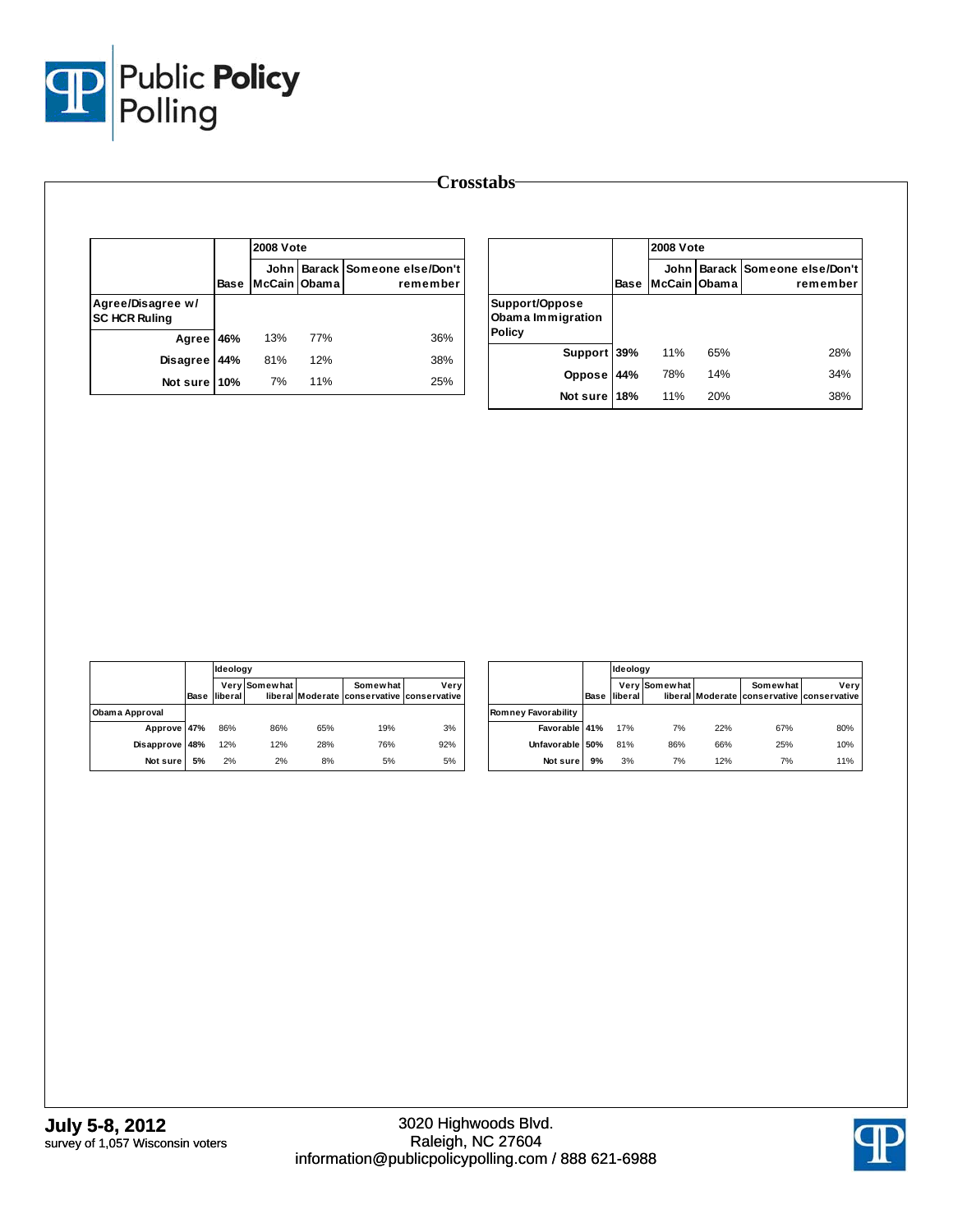

|                         |    | Ideology                    |               |     |                                                        |       |                          |    | Ideology            |               |     |                                                        |       |
|-------------------------|----|-----------------------------|---------------|-----|--------------------------------------------------------|-------|--------------------------|----|---------------------|---------------|-----|--------------------------------------------------------|-------|
|                         |    | <b>Base liberal</b>         | Very Somewhat |     | Somewhat<br>liberal Moderate conservative conservative | Very  |                          |    | <b>Base</b> liberal | Very Somewhat |     | Somewhat<br>liberal Moderate conservative conservative | Very  |
| Obama/Romney            |    |                             |               |     |                                                        |       | <b>Walker Approval</b>   |    |                     |               |     |                                                        |       |
| Barack Obama 50%        |    | 88%                         | 89%           | 67% | 20%                                                    | 6%    | Approve 51%              |    | 23%                 | 14%           | 32% | 79%                                                    | 93%   |
| Mitt Romney 44%         |    | 12%                         | $8\%$         | 24% | 71%                                                    | 91%   | Disapprove 46%           |    | 76%                 | 85%           | 62% | 18%                                                    | 6%    |
| <b>Undecided</b>        | 6% | $\mathcal{L}_{\mathcal{A}}$ | 3%            | 9%  | 9%                                                     | $3\%$ | Not sure                 | 3% | 1%                  | 1%            | 6%  | 3%                                                     | 1%    |
|                         |    |                             |               |     |                                                        |       |                          |    |                     |               |     |                                                        |       |
|                         |    |                             |               |     |                                                        |       |                          |    |                     |               |     |                                                        |       |
|                         |    | Ideology                    |               |     |                                                        |       |                          |    | Ideology            |               |     |                                                        |       |
|                         |    | Base liberal                | Very Somewhat |     | Somewhat<br>liberal Moderate conservative conservative | Very  |                          |    | <b>Base</b> liberal | Very Somewhat |     | Somewhat<br>liberal Moderate conservative conservative | Very  |
| Obama-                  |    |                             |               |     |                                                        |       | <b>Ryan Favorability</b> |    |                     |               |     |                                                        |       |
| Biden/Romney-<br>Walker |    |                             |               |     |                                                        |       | Favorable 44%            |    | 18%                 | 12%           | 29% | 68%                                                    | 77%   |
| Obama-Biden 49%         |    | 82%                         | 90%           | 67% | 20%                                                    | 6%    | Unfavorable 39%          |    | 72%                 | 73%           | 49% | 13%                                                    | $6\%$ |
| Romney-Walker 43%       |    | 16%                         | 8%            | 25% | 66%                                                    | 88%   | Not sure 18%             |    | 10%                 | 15%           | 21% | 18%                                                    | 17%   |

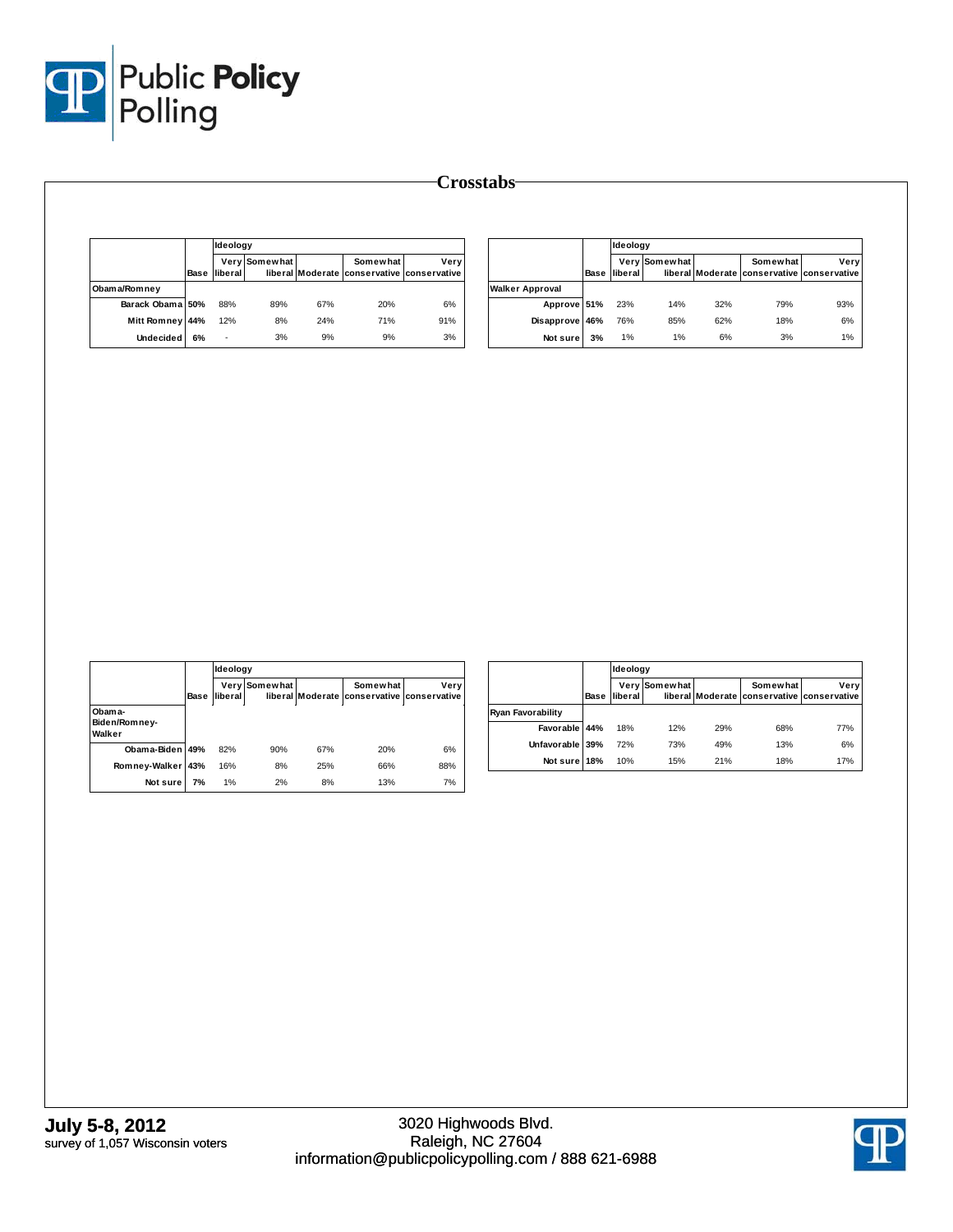

|                             |      | Ideology |               |     |                                                        |      |
|-----------------------------|------|----------|---------------|-----|--------------------------------------------------------|------|
|                             | Base | liberal! | Very Somewhat |     | Somewhat<br>liberal Moderate conservative conservative | Very |
| Obama-<br>Biden/Romney-Ryan |      |          |               |     |                                                        |      |
| Obama-Biden 47%             |      | 82%      | 86%           | 66% | 16%                                                    | 7%   |
| Romney-Ryan                 | 46%  | 16%      | 10%           | 25% | 74%                                                    | 87%  |
| Not sure                    | 7%   | 1%       | 4%            | 9%  | 9%                                                     | 6%   |

|                             |      | Ideology        |               |     |                                                        |      |
|-----------------------------|------|-----------------|---------------|-----|--------------------------------------------------------|------|
|                             | Base | <b>Iliberal</b> | Very Somewhat |     | Somewhat<br>liberal Moderate conservative conservative | Verv |
| <b>Roberts Favorability</b> |      |                 |               |     |                                                        |      |
| Favorable 30%               |      | 35%             | 35%           | 39% | 26%                                                    | 16%  |
| Unfavorable 31%             |      | 38%             | 20%           | 19% | 31%                                                    | 54%  |
| Not sure                    | 39%  | 27%             | 45%           | 41% | 43%                                                    | 29%  |

|                                           |             | Ideology |               |     |                                                        |      |  |
|-------------------------------------------|-------------|----------|---------------|-----|--------------------------------------------------------|------|--|
|                                           | <b>Base</b> | liberal  | Very Somewhat |     | Somewhat<br>liberal Moderate conservative conservative | Very |  |
| Agree/Disagree w/<br><b>SC HCR Ruling</b> |             |          |               |     |                                                        |      |  |
| Agree                                     | 46%         | 84%      | 77%           | 59% | 19%                                                    | 7%   |  |
| Disagree                                  | 44%         | 13%      | 11%           | 27% | 72%                                                    | 86%  |  |
| Not sure 10%                              |             | 3%       | 11%           | 15% | 9%                                                     | 7%   |  |

|                                                      |      | Ideology |               |     |                                                        |      |
|------------------------------------------------------|------|----------|---------------|-----|--------------------------------------------------------|------|
|                                                      | Base | liberal  | Very Somewhat |     | Somewhat<br>liberal Moderate conservative conservative | Very |
| Support/Oppose<br>Obama Immigration<br><b>Policy</b> |      |          |               |     |                                                        |      |
| Support 39%                                          |      | 84%      | 64%           | 48% | 14%                                                    | 5%   |
| Oppose                                               | 44%  | 13%      | 11%           | 30% | 70%                                                    | 82%  |
| Not sure                                             | 18%  | 3%       | 25%           | 22% | 16%                                                    | 14%  |

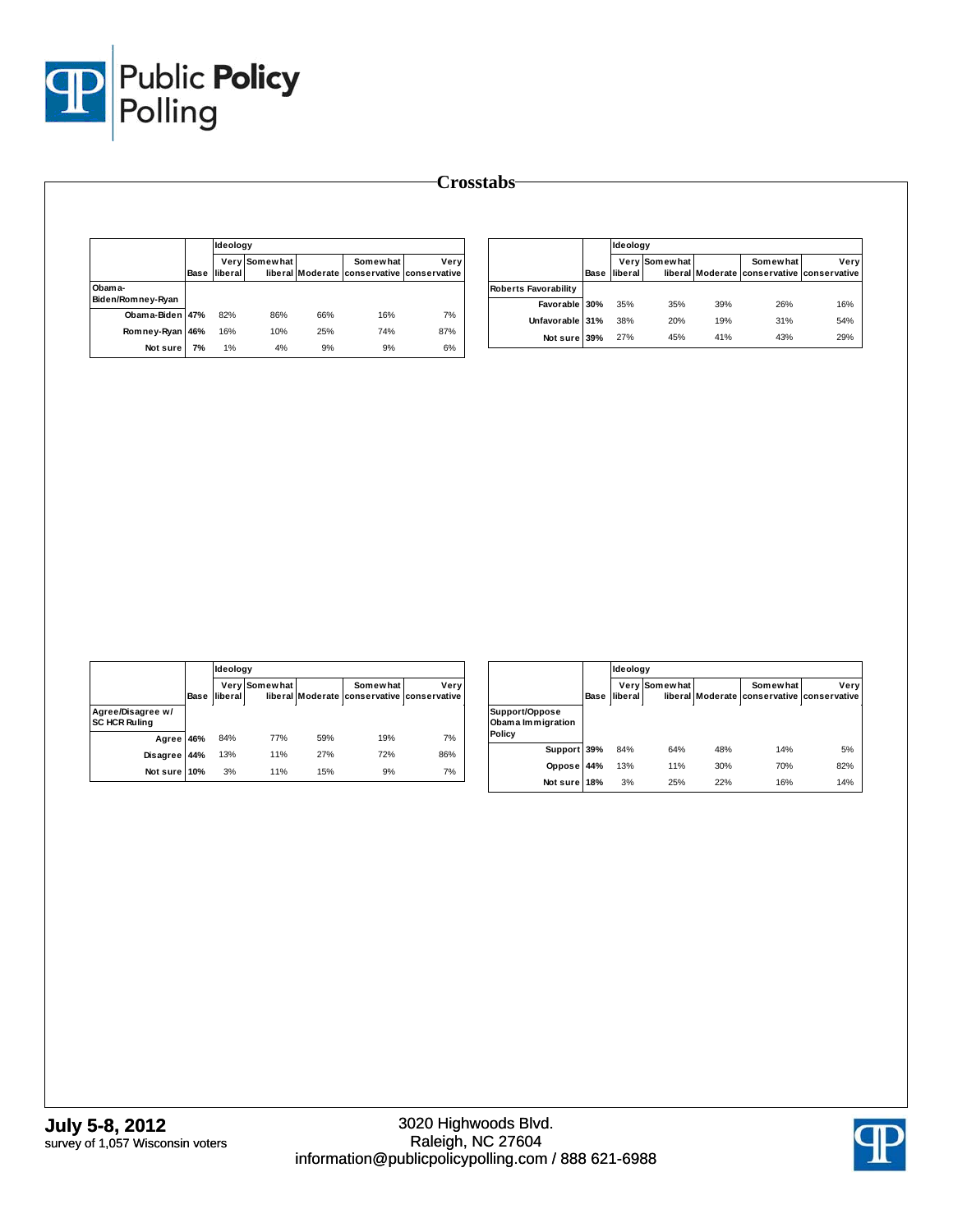

|                |      | Gender       |     |
|----------------|------|--------------|-----|
|                | Base | <b>Woman</b> | Man |
| Obama Approval |      |              |     |
| Approve 47%    |      | 52%          | 42% |
| Disapprove     | 48%  | 44%          | 52% |
| Not sure       | 5%   | 4%           | 6%  |

|                            |             | Gender       |     |
|----------------------------|-------------|--------------|-----|
|                            | <b>Base</b> | <b>Woman</b> | Man |
| <b>Romney Favorability</b> |             |              |     |
| Favorable 41%              |             | 38%          | 45% |
| Unfavorable 50%            |             | 53%          | 47% |
| Not sure                   | 9%          | 10%          | 8%  |

|                    |     | Gender       |     |
|--------------------|-----|--------------|-----|
|                    |     | Base   Woman | Man |
| Obama/Romney       |     |              |     |
| Barack Obama 50%   |     | 53%          | 46% |
| <b>Mitt Romney</b> | 44% | 41%          | 48% |
| <b>Undecided</b>   | 6%  | 6%           | 6%  |

|                        |             | Gender |     |
|------------------------|-------------|--------|-----|
|                        | <b>Base</b> | Woman  | Man |
| <b>Walker Approval</b> |             |        |     |
| Approve 51%            |             | 49%    | 54% |
| Disapprove             | 46%         | 50%    | 42% |
| Not sure               | 3%          | 2%     | 3%  |

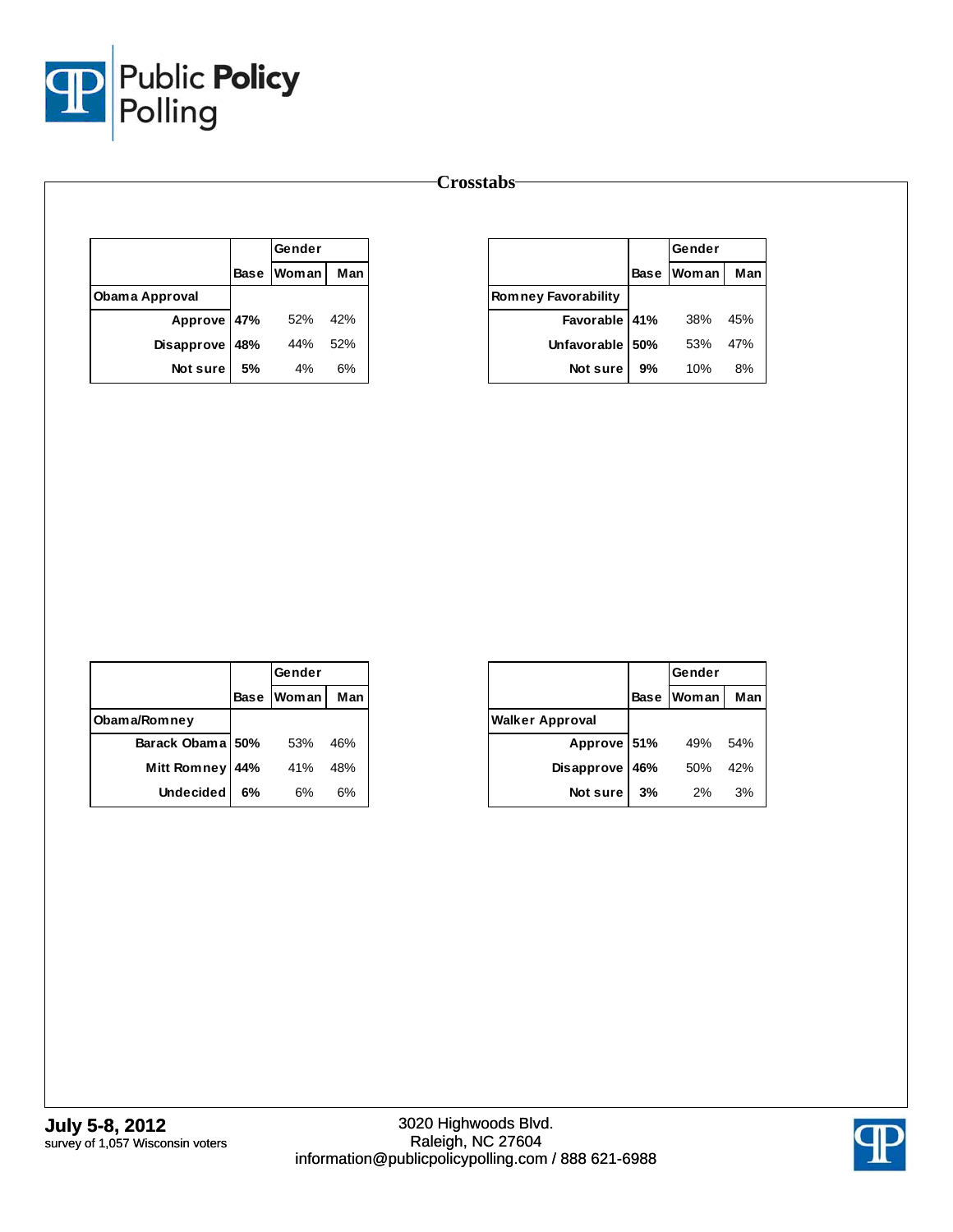

|                                   |     | Gender     |     |
|-----------------------------------|-----|------------|-----|
|                                   |     | Base Woman | Man |
| Obama-<br>Biden/Romney-<br>Walker |     |            |     |
| Obama-Biden 49%                   |     | 53%        | 46% |
| Romney-Walker                     | 43% | 40%        | 47% |
| Not sure                          | 7%  | 7%         | 8%  |

|                          |             | Gender |     |
|--------------------------|-------------|--------|-----|
|                          | <b>Base</b> | Woman  | Man |
| <b>Ryan Favorability</b> |             |        |     |
| Favorable 44%            |             | 39%    | 49% |
| Unfavorable 39%          |             | 40%    | 37% |
| Not sure 18%             |             | 21%    | 14% |

|                              |             | Gender       |     |
|------------------------------|-------------|--------------|-----|
|                              | <b>Base</b> | <b>Woman</b> | Man |
| Obam a-<br>Biden/Romney-Ryan |             |              |     |
| Obama-Biden   47%            |             | 50%          | 44% |
| Romney-Ryan                  | 46%         | 42%          | 49% |
| Not sure                     | 7%          | 7%           | 7%  |

|                             |             | Gender |     |
|-----------------------------|-------------|--------|-----|
|                             | <b>Base</b> | Woman  | Man |
| <b>Roberts Favorability</b> |             |        |     |
| Favorable 30%               |             | 29%    | 32% |
| Unfavorable 31%             |             | 26%    | 35% |
| Not sure                    | 39%         | 45%    | 33% |

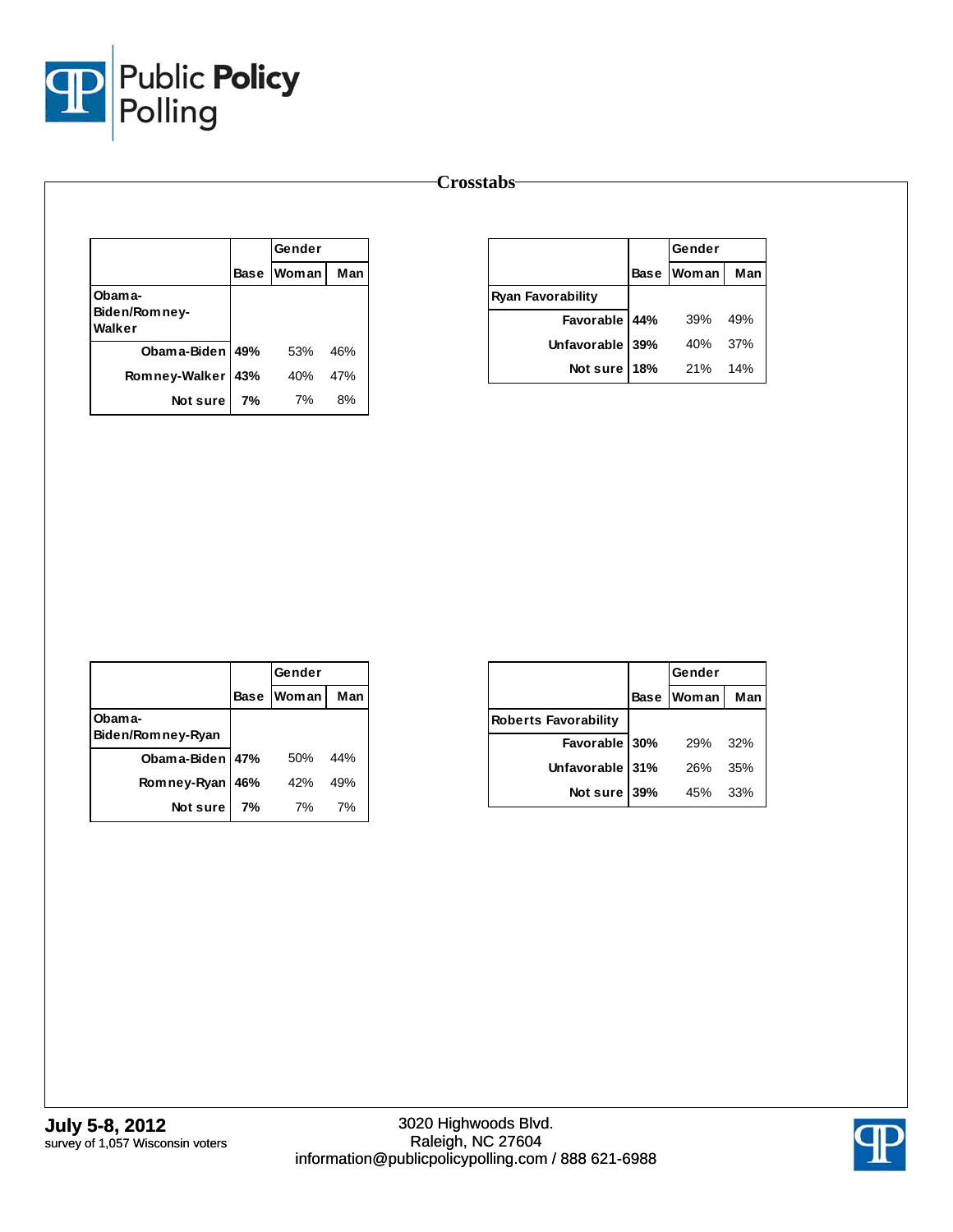

|                                           |             | Gender |     |
|-------------------------------------------|-------------|--------|-----|
|                                           | <b>Base</b> | Woman  | Man |
| Agree/Disagree w/<br><b>SC HCR Ruling</b> |             |        |     |
| Agree 46%                                 |             | 48%    | 44% |
| Disagree 44%                              |             | 42%    | 46% |
| Not sure                                  | 10%         | 10%    | 10% |

|                                                      |             | Gender       |     |
|------------------------------------------------------|-------------|--------------|-----|
|                                                      | <b>Base</b> | <b>Woman</b> | Man |
| Support/Oppose<br>Obama Immigration<br><b>Policy</b> |             |              |     |
| Support 39%                                          |             | 42%          | 35% |
| Oppose                                               | 44%         | 40%          | 47% |
| Not sure                                             | 18%         | <b>17%</b>   | 18% |

|                |      | Party |     |                                       |
|----------------|------|-------|-----|---------------------------------------|
|                | Base |       |     | Democrat Republican Independent/Other |
| Obama Approval |      |       |     |                                       |
| Approve 47%    |      | 86%   | 8%  | 49%                                   |
| Disapprove     | 48%  | 11%   | 88% | 44%                                   |
| Not sure       | 5%   | 3%    | 4%  | 7%                                    |

|                            |      | Party |     |                                       |
|----------------------------|------|-------|-----|---------------------------------------|
|                            | Base |       |     | Democrat Republican Independent/Other |
| <b>Romney Favorability</b> |      |       |     |                                       |
| Favorable 41%              |      | 7%    | 81% | 35%                                   |
| Unfavorable 50%            |      | 88%   | 9%  | 54%                                   |
| Not sure                   | 9%   | 5%    | 9%  | 11%                                   |

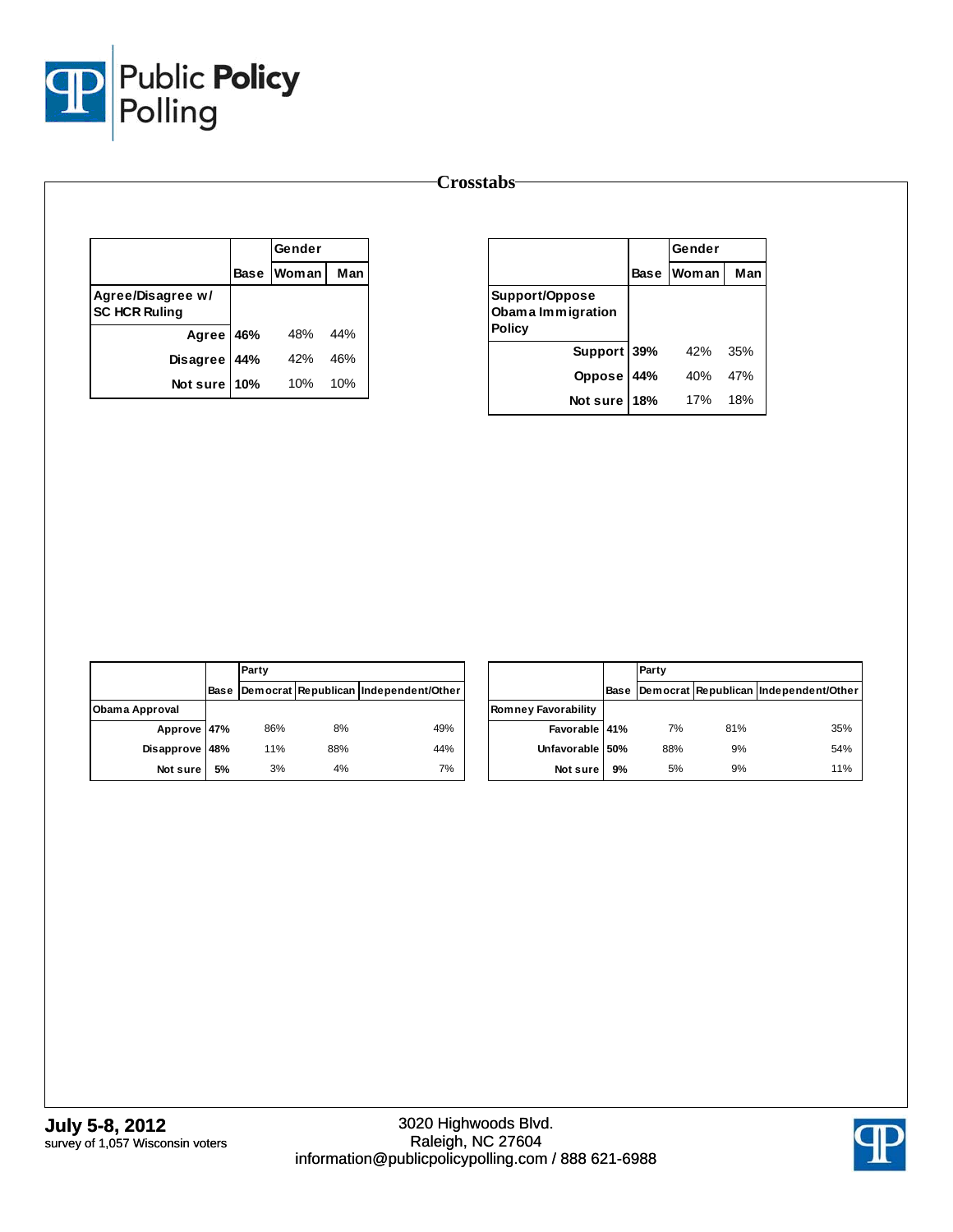

|                               |    | Party      |           |                                            |                                           |             | Party |       |                                            |
|-------------------------------|----|------------|-----------|--------------------------------------------|-------------------------------------------|-------------|-------|-------|--------------------------------------------|
|                               |    |            |           | Base Democrat Republican Independent/Other |                                           | <b>Base</b> |       |       | Democrat Republican Independent/Other      |
| Obama/Romney                  |    |            |           |                                            | <b>Walker Approval</b>                    |             |       |       |                                            |
| Barack Obama 50%              |    | 89%        | 9%        | 53%                                        | Approve 51%                               |             | 13%   | 91%   | 49%                                        |
| Mitt Romney 44%               |    | $6\%$      | 87%       | 39%                                        | Disapprove 46%                            |             | 85%   | 8%    | 47%                                        |
| Undecided                     | 6% | 5%         | $4\%$     | $9\%$                                      | Not sure                                  | 3%          | 3%    | 1%    | 4%                                         |
|                               |    |            |           |                                            |                                           |             |       |       |                                            |
|                               |    |            |           |                                            |                                           |             |       |       |                                            |
|                               |    | Party      |           |                                            |                                           |             | Party |       |                                            |
|                               |    |            |           | Base Democrat Republican Independent/Other |                                           |             |       |       | Base Democrat Republican Independent/Other |
| Obama-<br>Biden/Romney-       |    |            |           |                                            | <b>Ryan Favorability</b><br>Favorable 44% |             | 9%    | 76%   | 45%                                        |
| Walker<br>Obama-Biden 49%     |    | 89%        | 8%        | 52%                                        | Unfavorable 39%                           |             | 73%   | $7\%$ | 38%                                        |
|                               |    |            |           |                                            | Not sure 18%                              |             | 18%   | 18%   | 17%                                        |
| Romney-Walker 43%<br>Not sure | 7% | 8%<br>$3%$ | 82%<br>9% | 38%<br>10%                                 |                                           |             |       |       |                                            |

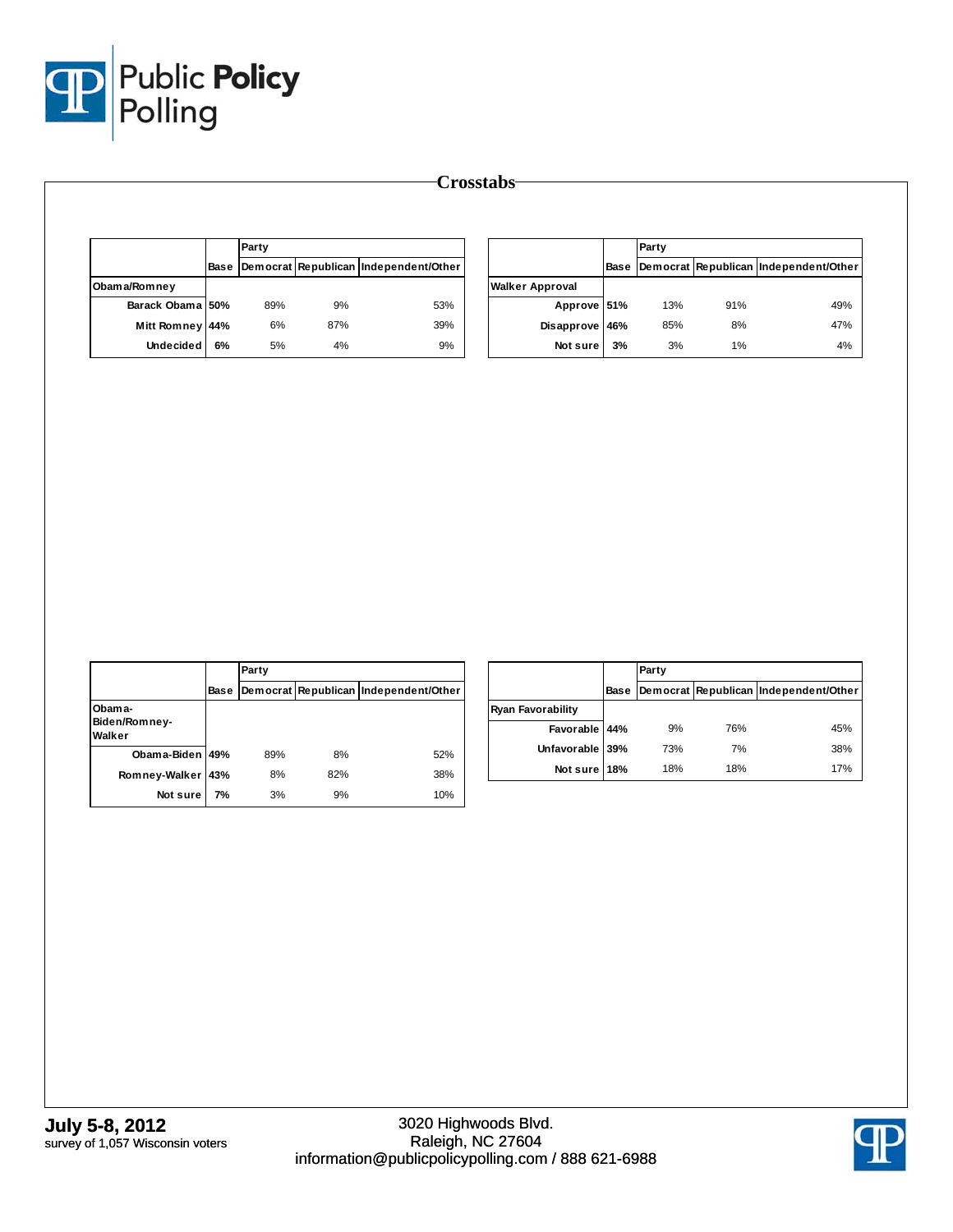

|                             |    |             | Party        |                                            |                             |     | Party |                                            |  |
|-----------------------------|----|-------------|--------------|--------------------------------------------|-----------------------------|-----|-------|--------------------------------------------|--|
|                             |    |             |              | Base Democrat Republican Independent/Other |                             |     |       | Base Democrat Republican Independent/Other |  |
| Obama-                      |    |             |              |                                            | <b>Roberts Favorability</b> |     |       |                                            |  |
| Biden/Romney-Ryan           |    |             |              |                                            | Favorable 30%               | 36% | 19%   |                                            |  |
| Obama-Biden 47%             |    | 89%         | 5%           | 49%                                        | Unfavorable 31%             | 20% | 42%   | 29%                                        |  |
| Romney-Ryan 46%<br>Not sure | 7% | 7%<br>$5\%$ | 89%<br>$6\%$ | 41%<br>10%                                 | Not sure 39%                | 44% | 39%   |                                            |  |
|                             |    |             |              |                                            |                             |     |       |                                            |  |

|                                           |      | Party |     |                                       |
|-------------------------------------------|------|-------|-----|---------------------------------------|
|                                           | Base |       |     | Democrat Republican Independent/Other |
| Agree/Disagree w/<br><b>SC HCR Ruling</b> |      |       |     |                                       |
| Agree 46%                                 |      | 77%   | 11% | 48%                                   |
| <b>Disagree</b>                           | 44%  | 9%    | 82% | 43%                                   |
| Not sure 10%                              |      | 14%   | 6%  | 10%                                   |

|                                               |      | Party |     |                                       |  |
|-----------------------------------------------|------|-------|-----|---------------------------------------|--|
|                                               | Base |       |     | Democrat Republican Independent/Other |  |
| Support/Oppose<br>Obama Immigration<br>Policy |      |       |     |                                       |  |
| Support 39%                                   |      | 68%   | 8%  | 38%                                   |  |
| Oppose                                        | 44%  | 11%   | 79% | 44%                                   |  |
| Not sure 18%                                  |      | 21%   | 14% | 18%                                   |  |

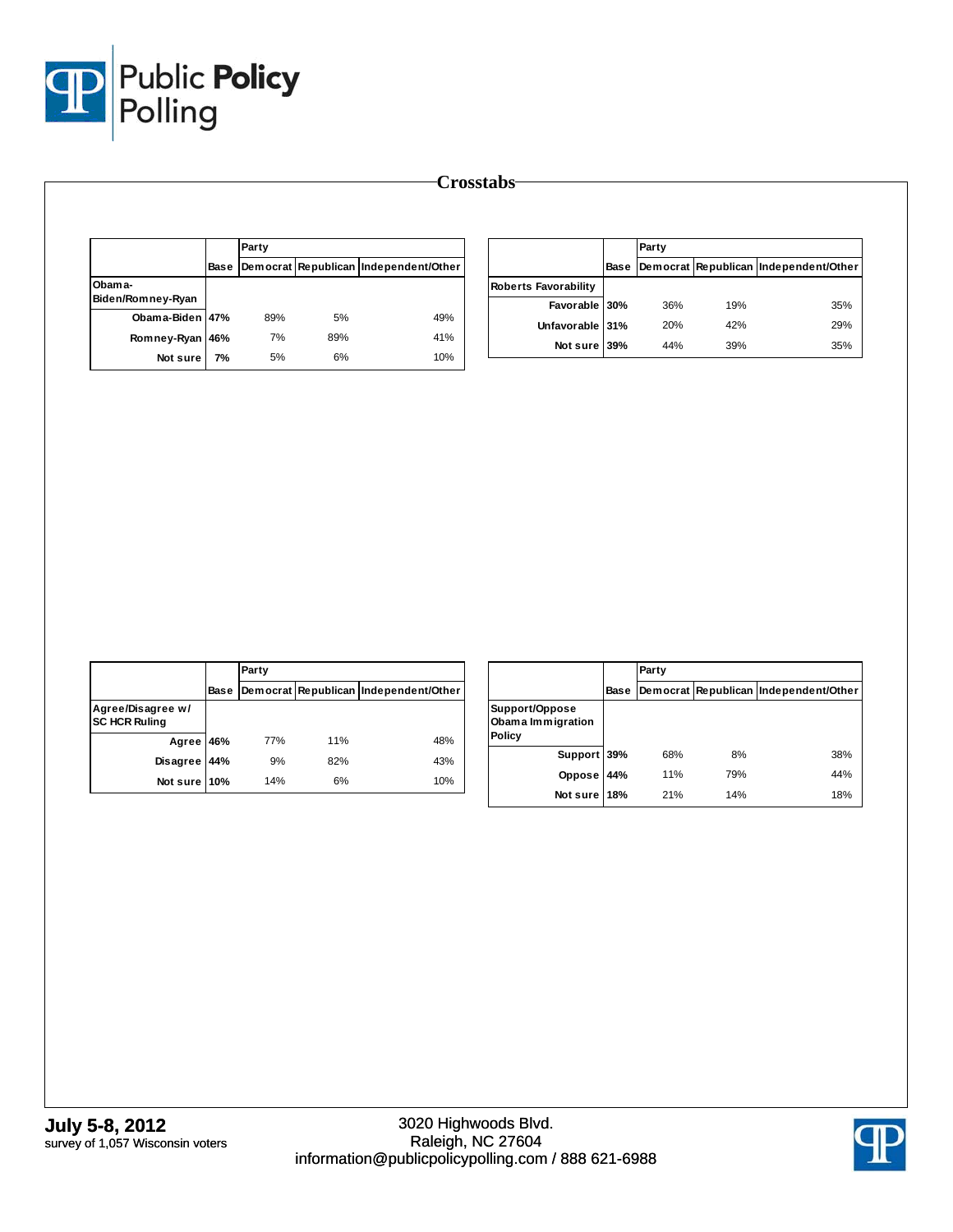

|                        |    | Race                 |    |
|------------------------|----|----------------------|----|
|                        |    | Base   White   Other |    |
| Obama Approval         |    |                      |    |
| Approve 47% 46% 58%    |    |                      |    |
| Disapprove 48% 49% 36% |    |                      |    |
| Not sure               | 5% | 5%                   | 6% |

|                              |    | Race             |    |
|------------------------------|----|------------------|----|
|                              |    | Base White Other |    |
| <b>Romney Favorability</b>   |    |                  |    |
| <b>Favorable 41%</b> 42% 35% |    |                  |    |
| Unfavorable $150\%$ 49% 56%  |    |                  |    |
| Not sure l                   | 9% | 9%               | 9% |

|                      |      | Race             |     |
|----------------------|------|------------------|-----|
|                      |      | Base White Other |     |
| Obama/Romney         |      |                  |     |
| Barack Obama 50% 49% |      |                  | 60% |
| <b>Mitt Romney</b>   | 44%  | 45%              | 35% |
| <b>Undecided</b>     | 6% l | 6%               | 5%  |

|                        | Race     |                  |
|------------------------|----------|------------------|
|                        |          | Base White Other |
| <b>Walker Approval</b> |          |                  |
| Approve 51% 53% 36%    |          |                  |
| Disapprove 46% 44% 61% |          |                  |
| Not sure               | $3\%$ 2% | 3%               |

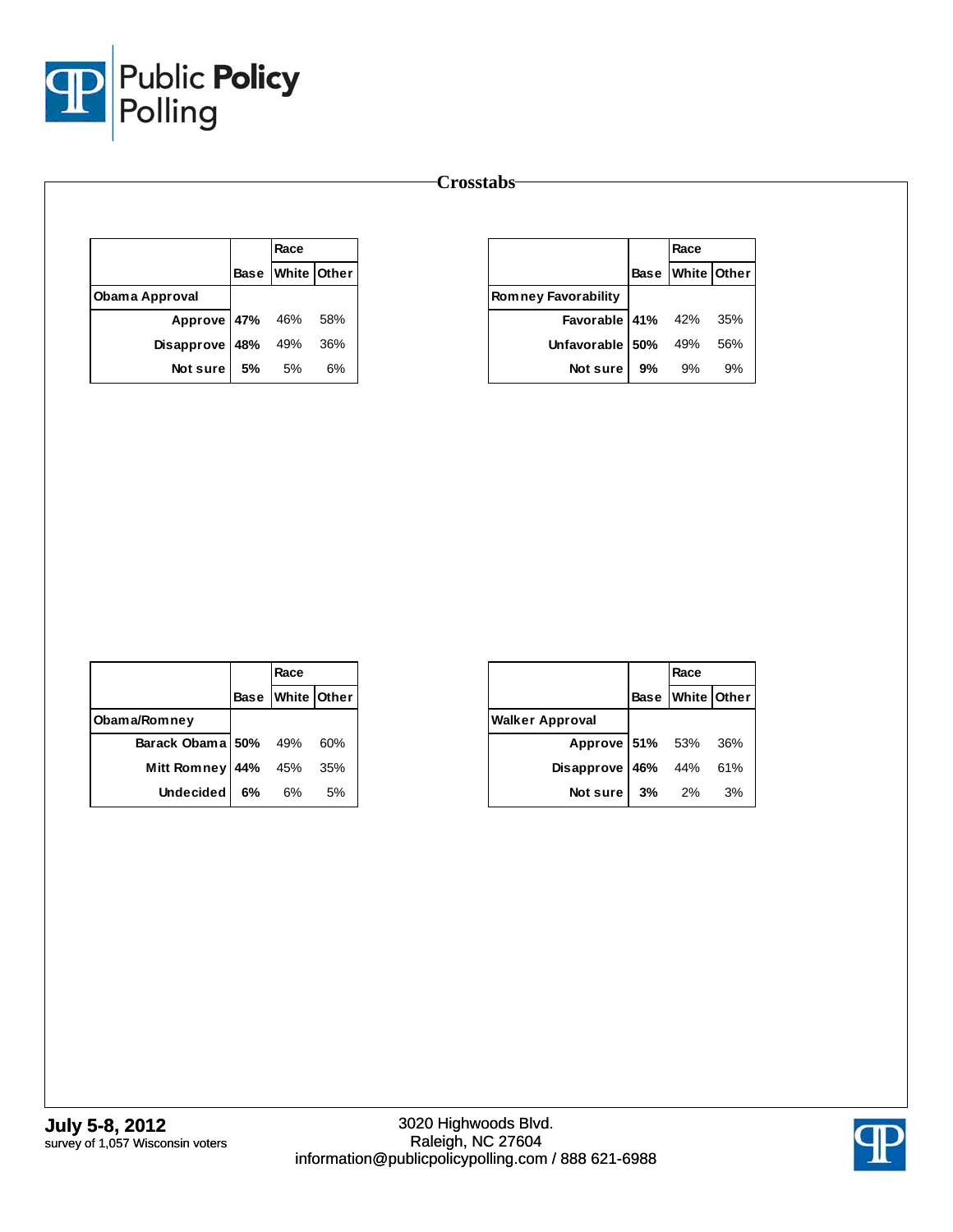

|                                   |    | Race             |     |
|-----------------------------------|----|------------------|-----|
|                                   |    | Base White Other |     |
| Obama-<br>Biden/Romney-<br>Walker |    |                  |     |
| <b>Obama-Biden 49%</b> 48%        |    |                  | 60% |
| Romney-Walker                     |    | 43% 45% 31%      |     |
| Notsurel                          | 7% | 7%               | 9%  |

|                          | Race             |  |
|--------------------------|------------------|--|
|                          | Base White Other |  |
| <b>Ryan Favorability</b> |                  |  |
| Favorable 44% 44% 41%    |                  |  |
| Unfavorable 39% 39% 38%  |                  |  |
| Not sure 18% 17% 21%     |                  |  |

|                                | Race             |    |
|--------------------------------|------------------|----|
|                                | Base White Other |    |
| Obam a-                        |                  |    |
| Biden/Romney-Ryan              |                  |    |
| <b>Obama-Biden 47%</b> 46% 56% |                  |    |
| Romney-Ryan 46% 47% 36%        |                  |    |
| <b>Not sure 7%</b> 7%          |                  | 8% |

|                             | Race |                  |
|-----------------------------|------|------------------|
|                             |      | Base White Other |
| <b>Roberts Favorability</b> |      |                  |
| Favorable 30% 31% 24%       |      |                  |
| Unfavorable 31% 31% 28%     |      |                  |
| Not sure 39% 38% 48%        |      |                  |

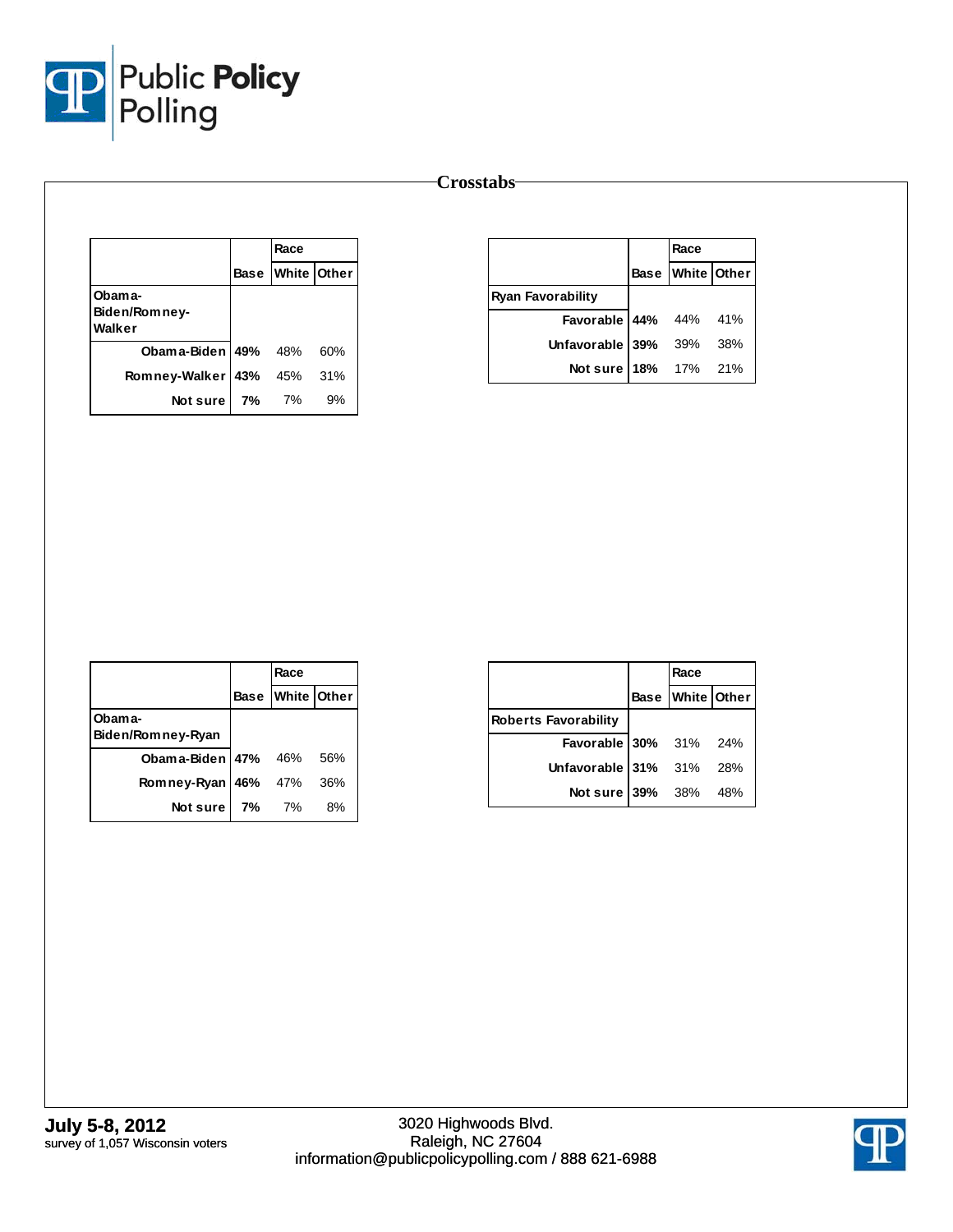

|                                           | Race             |  |
|-------------------------------------------|------------------|--|
|                                           | Base White Other |  |
| Agree/Disagree w/<br><b>SC HCR Ruling</b> |                  |  |
| Agree 46% 45% 50%                         |                  |  |
| Disagree 44% 45% 37%                      |                  |  |
| Not sure 10% 10% 13%                      |                  |  |

|                                                      | Race             |     |
|------------------------------------------------------|------------------|-----|
|                                                      | Base White Other |     |
| Support/Oppose<br>Obama Immigration<br><b>Policy</b> |                  |     |
| <b>Support 39% 38%</b>                               |                  | 41% |
| Oppose 44%                                           | 44%              | 38% |
| Not sure 18% 17% 21%                                 |                  |     |

|                                   |             | Age |  |                                             |
|-----------------------------------|-------------|-----|--|---------------------------------------------|
|                                   | <b>Base</b> |     |  | 18 to 30 to 46 to Older<br>29 45 65 than 65 |
| <b>Obama Approval</b>             |             |     |  |                                             |
| Approve 47% 52% 40% 49%           |             |     |  | 50%                                         |
| <b>Disapprove 48%</b> 38% 54% 47% |             |     |  | 47%                                         |
| <b>Not sure</b> 5% 10% 7% 3%      |             |     |  | 3%                                          |

|                                  |             | Age                 |                   |       |                     |
|----------------------------------|-------------|---------------------|-------------------|-------|---------------------|
|                                  | <b>Base</b> | 29 I                | 18 to 30 to<br>45 | 46 to | Older<br>65 than 65 |
| Romney Favorability              |             |                     |                   |       |                     |
| <b>Favorable 41%</b> 34% 46% 40% |             |                     |                   |       | 42%                 |
| Unfavorable 50% 52% 47% 51%      |             |                     |                   |       | 49%                 |
| Not sure I                       |             | <b>9%</b> 14% 7% 8% |                   |       | 8%                  |

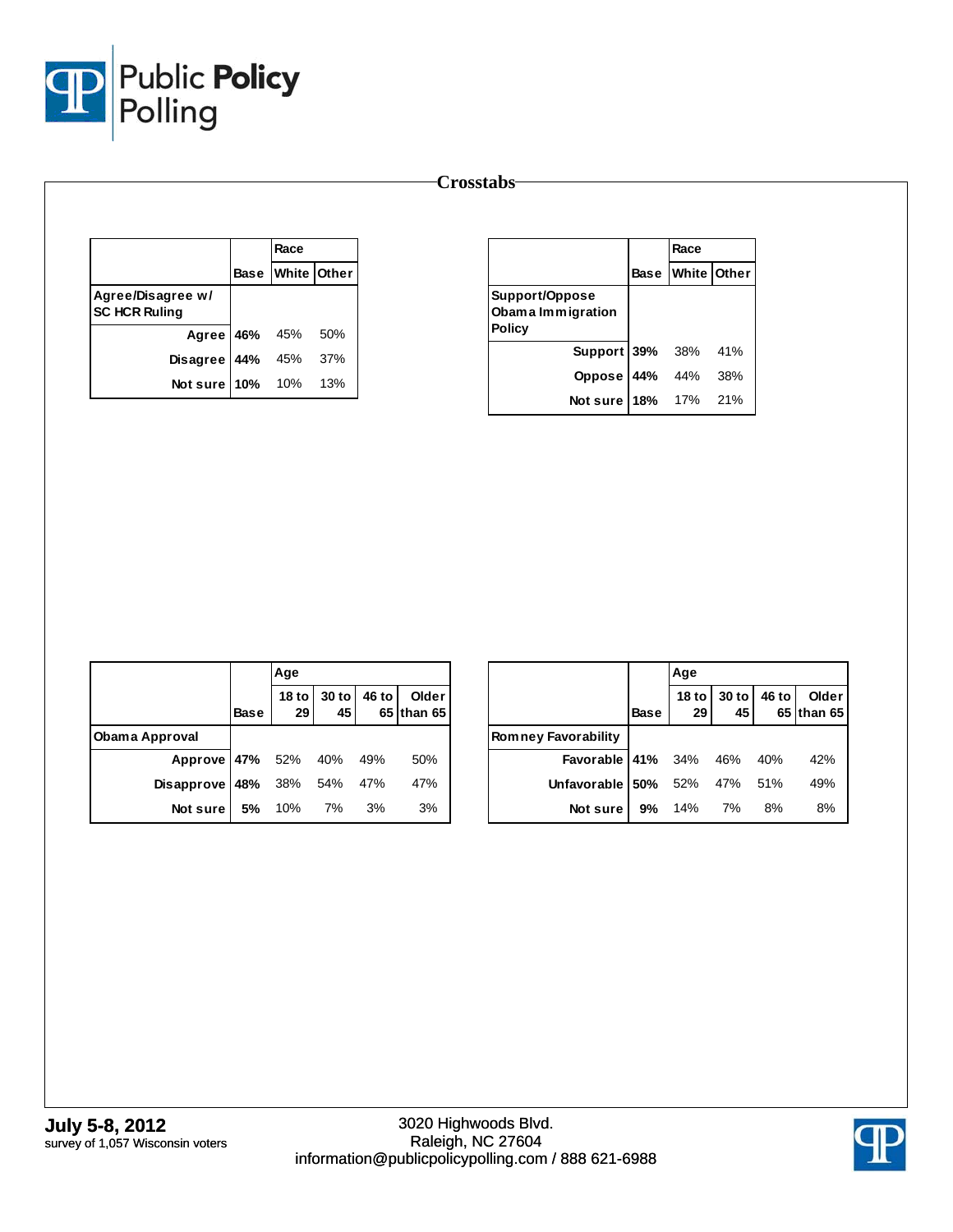

|                  |             | Age |                   |       |                     |                        |             | Age                    |             |       |                     |
|------------------|-------------|-----|-------------------|-------|---------------------|------------------------|-------------|------------------------|-------------|-------|---------------------|
|                  | <b>Base</b> | 29  | 18 to 30 to<br>45 | 46 to | Older<br>65 than 65 |                        | <b>Base</b> | 18 <sub>to</sub><br>29 | 30 to<br>45 | 46 to | Older<br>65 than 65 |
| Obama/Romney     |             |     |                   |       |                     | <b>Walker Approval</b> |             |                        |             |       |                     |
| Barack Obama 50% |             | 52% | 46%               | 51%   | 50%                 | Approve 51%            |             | 55%                    | 59%         | 48%   | 49%                 |
| Mitt Romney 44%  |             | 41% | 48%               | 44%   | 43%                 | Disapprove 46%         |             | 41%                    | 40%         | 50%   | 47%                 |
| <b>Undecided</b> | 6%          | 7%  | 6%                | 5%    | 7%                  | Not sure               | 3%          | 3%                     | 2%          | 2%    | 5%                  |

|                                   |             | Age                    |             |       |                      |
|-----------------------------------|-------------|------------------------|-------------|-------|----------------------|
|                                   | <b>Base</b> | 18 <sub>to</sub><br>29 | 30 to<br>45 | 46 to | Older<br>65 Ithan 65 |
| Obama-<br>Biden/Romney-<br>Walker |             |                        |             |       |                      |
| <b>Obama-Biden 49%</b> 48% 44%    |             |                        |             | 53%   | 49%                  |
| Romney-Walker                     |             | 43% 38% 52%            |             | 40%   | 43%                  |
| Not sure I                        | 7%          | 14%                    | 4%          | 7%    | 8%                   |

|                                  |             | Age         |                            |                     |
|----------------------------------|-------------|-------------|----------------------------|---------------------|
|                                  | <b>Base</b> |             | 18 to 30 to 46 to 29 45 65 | Older<br>65 than 65 |
| Ryan Favorability                |             |             |                            |                     |
| <b>Favorable 44%</b> 52% 46% 41% |             |             |                            | 43%                 |
| Unfavorable 39% 34% 30% 43%      |             |             |                            | 42%                 |
| Not sure 18%                     |             | 14% 24% 16% |                            | 15%                 |